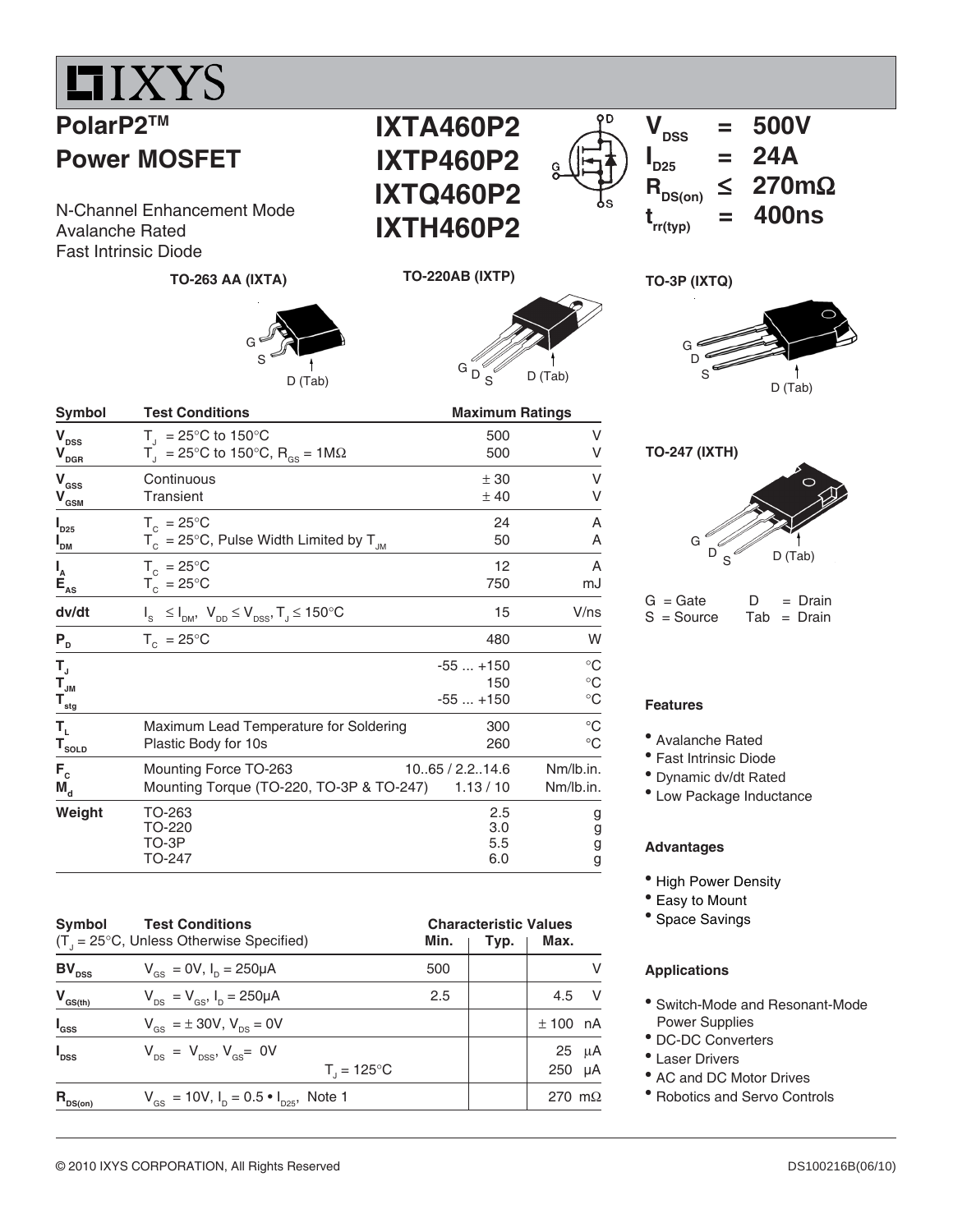# $\blacksquare$  IXYS

## **IXTA460P2 IXTP460P2 IXTQ460P2 IXTH460P2**

**Symbol Test Conditions Characteristic Values** (T<sub>J</sub> = 25°C Unless Otherwise Specified) **Min.** | **Typ.** | **Max. g<sub>ts</sub>**  $V_{DS} = 20V$ ,  $I_D = 0.5 \cdot I_{D25}$ , Note 1 14 24 S **C<sub>iss</sub> ) pF**  $\begin{array}{c|c|c|c|c|c} \mathbf{C}_{\text{oss}} & & \mathbf{V}_{\text{GS}} = \text{OV}, \mathbf{V}_{\text{DS}} = \text{25V}, \ \mathbf{f} = \text{1MHz} & & & \text{280} & & \text{pF} \\ \mathbf{C}_{\text{rec}} & & & & \text{22} & & \text{pF} \end{array}$ **Crss** 22 pF  $\mathbf{t}_{\mathsf{d}(\mathsf{on})}$  **Resistive Switching Times** 15 ns **t**  $\begin{bmatrix} 0 & 0 \\ 0 & 0 \end{bmatrix}$  ns **td(off)** 30 ns  $t_f$   $f_5$  ns **Q<sub>g(on)</sub>** and a natural population of the set of the set of the set of the set of the set of the set of the set of the set of the set of the set of the set of the set of the set of the set of the set of the set of the set  $\begin{array}{c} \n\mathbf{Q}_{\mathsf{g(on)}} \\
\mathbf{Q}_{\mathsf{gs}} \\
\mathbf{Q}_{\mathsf{gs}}\n\end{array}$  V<sub>GS</sub> = 10V, V<sub>DS</sub> = 0.5 • V<sub>DSS</sub>, I<sub>D</sub> = 0.5 • I<sub>D25</sub> 13 nC<br>  $\mathbf{Q}_{\mathsf{gs}}$  16 nC **Q<sub>gd</sub>** 16 nC  $R_{th,IC}$  0.26 °C/W  $R_{\textup{thcs}}$  TO-220  $\vert$  0.50  $\vert$   $^{\circ}$ C/W  $R_{\text{thcs}}$  TO-220<br> $R_{\text{thcs}}$  TO-3P & TO-247 0.25 °C/W  $V_{GS} = 10V$ ,  $V_{DS} = 0.5 \cdot V_{DSS}$ ,  $I_D = 0.5 \cdot I_{D25}$  $R<sub>G</sub>$  = 10Ω (External)

### **Source-Drain Diode**

| Symbol<br><b>Test Conditions</b><br>$(T_{1} = 25^{\circ}C$ Unless Otherwise Specified)<br>Min. |                                                                               | <b>Characteristic Values</b><br>Max.<br>Typ. |     |    |
|------------------------------------------------------------------------------------------------|-------------------------------------------------------------------------------|----------------------------------------------|-----|----|
| $I_{s}$                                                                                        | $V_{\text{gs}} = 0V$                                                          |                                              | 24  | А  |
| $I_{\rm SM}$                                                                                   | Repetitive, Pulse Width Limited by T <sub>JM</sub>                            |                                              | 96  | A  |
| $\mathbf{V}_{_{\mathbf{SD}}}$                                                                  | $I_F = I_S$ , $V_{GS} = 0V$ , Note 1                                          |                                              | 1.3 | V  |
| $t_{rr}$                                                                                       |                                                                               | 400                                          |     | ns |
| $I_{\rm RM}$                                                                                   | $I_F = 12A$ , -di/dt = 100A/µs<br>V <sub>R</sub> = 100V, V <sub>GS</sub> = 0V | 19.6                                         |     | A  |
| $\mathbf{Q}_{_{\mathsf{RM}}}$                                                                  |                                                                               | 3.9                                          |     | μC |

Note 1. Pulse test,  $t \le 300 \mu s$ , duty cycle,  $d \le 2\%$ .

IXYS Reserves the Right to Change Limits, Test Conditions, and Dimensions.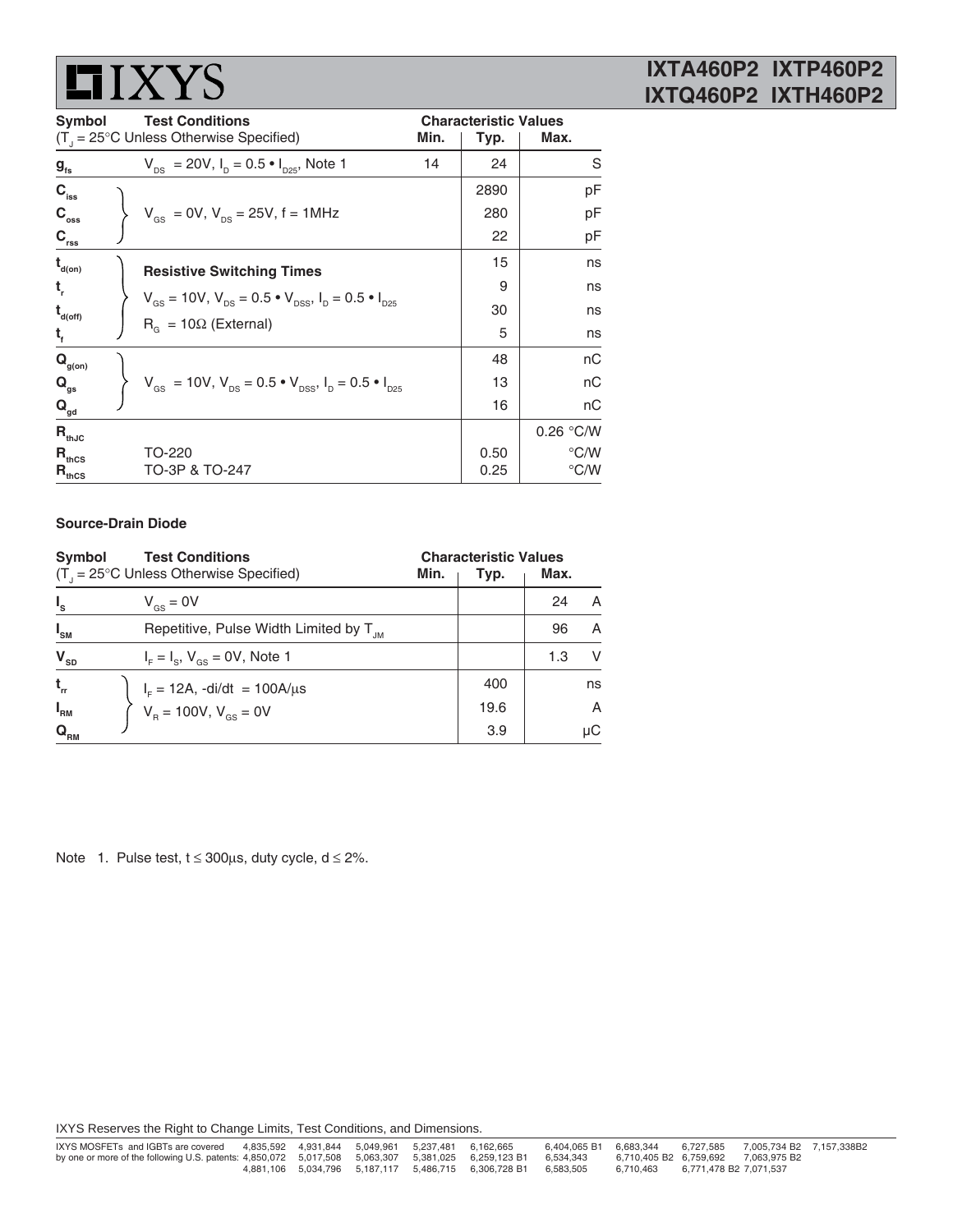

#### **TO-263 (IXTA) Outline TO-3P (IXTQ) Outline**  $\frac{-B-1}{2}$ ᡩ ⊍ – ו Ċ  $b2$ 라리 b<br>| + 010 0.25 00 8 A 00 0 1. Gate 2. Collector 3. Emitter 4. Collector Bottom J O Side U ᆥᆆ Dim. Millimeter Inches<br>Min. Max. Min. M  $\frac{115155}{\text{Min.} + \text{Max.}}$ A 4.06 4.83 .160 .190<br>b 0.51 0.99 .020 .039 b 0.51 0.99 .020 .039<br>b2 1.14 1.40 .045 .055  $1.40$ c  $0.40$  0.74 .016 .029<br>c2 1.14 1.40 .045 .055  $1.40$  $\begin{array}{|c|c|c|c|c|c|c|c|} \hline \text{D} & 8.64 & 9.65 & .340 & .380 \\ \hline \text{D1} & 8.00 & 8.89 & .280 & .320 \\\hline \end{array}$  $8.00$   $8.89$   $280$   $320$  $E$  | 9.65 | 10.41 | .380 | .405 E1 6.22 8.13 .270 .320 e 2.54 BSC .100 BSC<br>L 14.61 15.88 .575 .625 L 14.61 15.88 .575 .625<br>L1 2.29 2.79 .090 .110 L1 2.29 2.79 .090 .110<br>12 102 140 040 055 L2 | 1.02 | 1.40 | 040 | 055 L3 1.27 1.78 .050 .070<br>L4 0 0.13 0 .005



 $0.13$ 

## **IXTA460P2 IXTP460P2 IXTQ460P2 IXTH460P2**

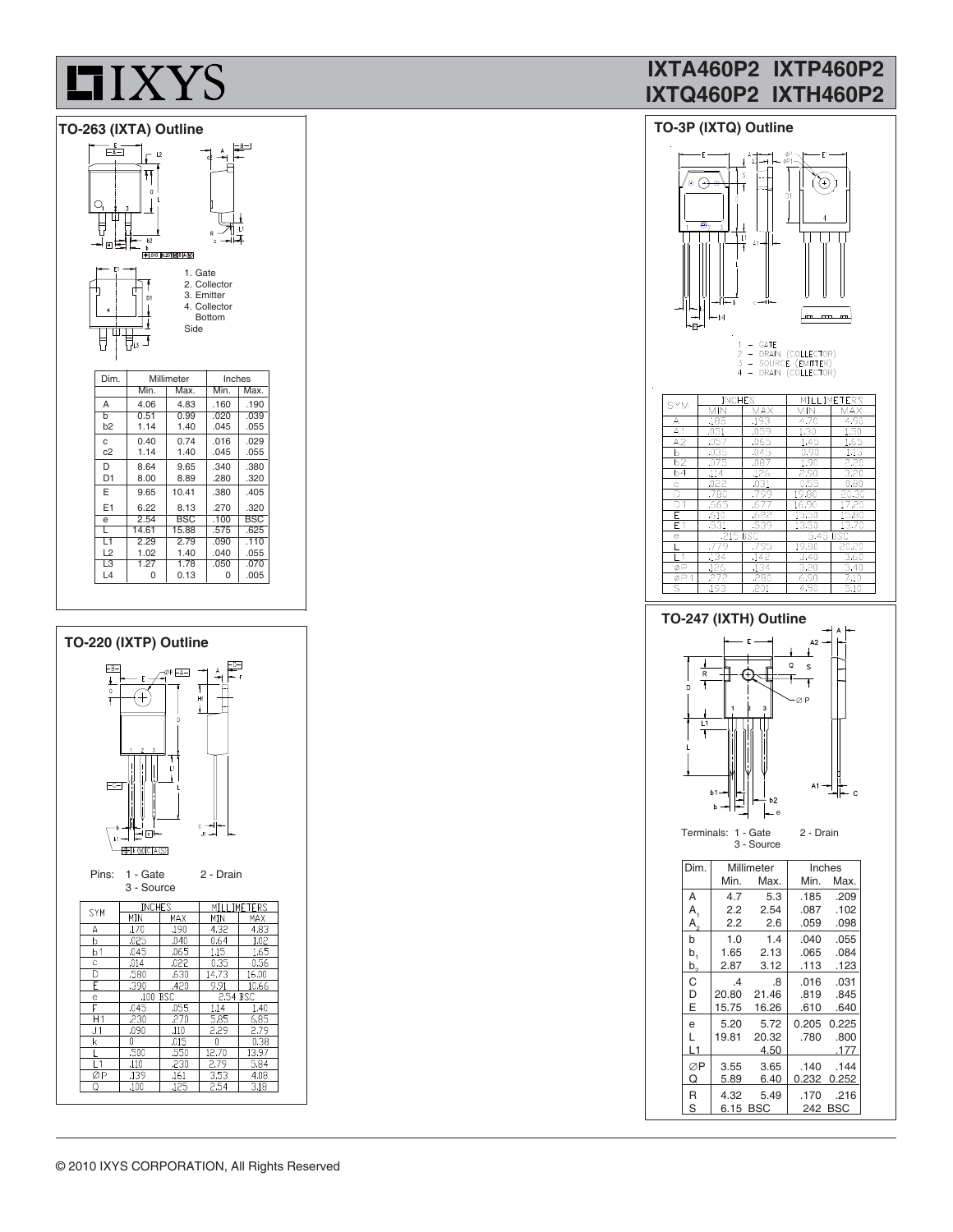



## Fig. 2. Extended Output Characteristics @ T<sub>J</sub> = 25°C



Fig. 3. Output Characteristics @ T<sub>J</sub> = 125°C









Fig. 4.  $R_{DS(on)}$  Normalized to  $I_D = 12A$  Value vs. **Junction Temperature**





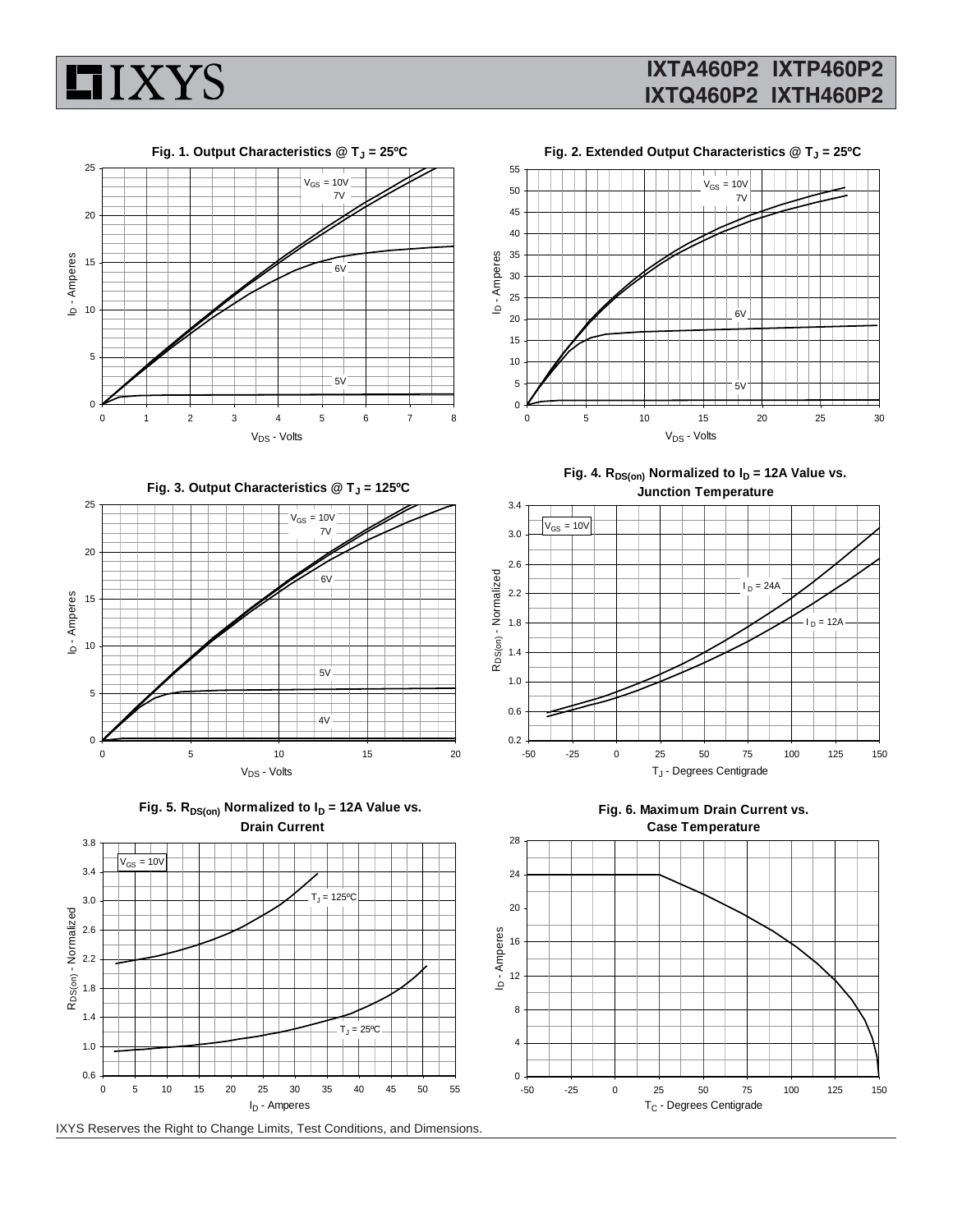

## **IXTA460P2 IXTP460P2 IXTQ460P2 IXTH460P2**







**Fig. 9. Forward Voltage Drop of Intrinsic Diode**







**Fig. 10. Gate Charge**